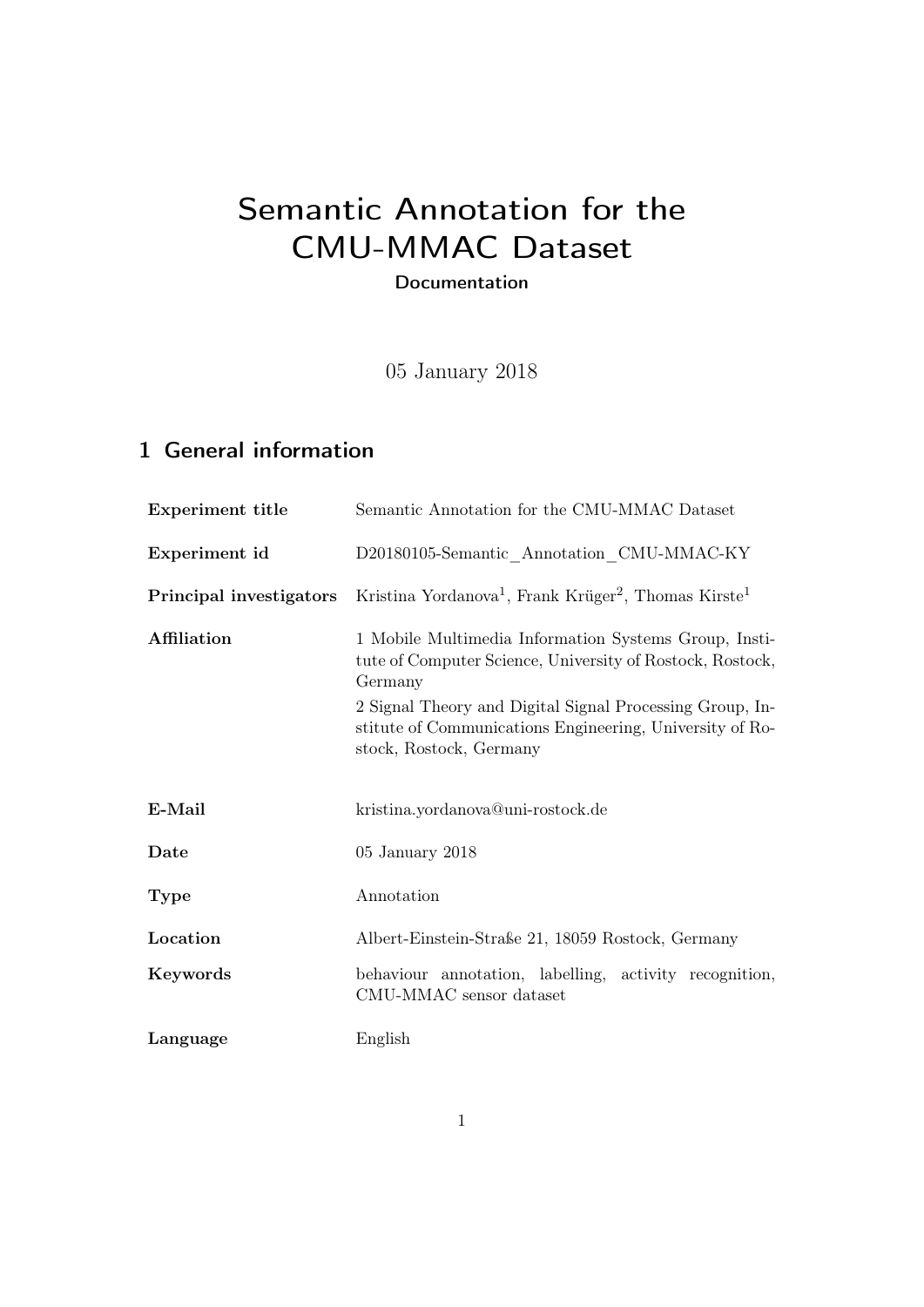Rights CC BY 4.0

#### Download link

#### 1.1 Objective

To create semantic annotation of the CMU-MMAC grand challenge kitchen dataset, which is often cited but, due to missing and incomplete annotation, almost never used.

#### 1.2 Problem Statement

Providing ground truth is essential for activity recognition for three reasons: to apply methods of supervised learning, to provide context information for knowledge-based methods, and to quantify the recognition performance. Semantic annotation extends simple symbolic labelling by assigning semantic meaning to the label, enabling further reasoning. We use a novel approach to semantic annotation by means of plan operators [\[4\]](#page-3-0) to create semantic annotation of the CMU grand challenge dataset [\[2\]](#page-3-1), which is often cited but, due to missing and incomplete annotation, almost never used.

### 2 Description

#### 2.1 Overview of the CMU-MMAC

The Carnegie Mellon University Multi-Modal Activity Database (CMU-MMAC) consists of five sub datasets (Brownie, Sandwich, Eggs, Salad, Pizza) [\[2\]](#page-3-1). Each of them contains recorded sensor data from one food preparation task. The dataset contains data from 55 subjects, were each of them participates in several sub experiments. While executing the assigned task, the subjects were recorded with five cameras and multiple sensors. While the cameras can be used for computer vision based activity recognition [\[1\]](#page-3-2), the resulting video log is also the base for the dataset annotation. An annotated label sequence for [1](#page-1-0)6 subjects can be downloaded from the CMU-MMAC website<sup>1</sup>. Albeit following a grammatical structure of verbs and objects, the label sequence is still missing semantics which if present would allow the deriving of context information such as object locations and relations between actions and entities.

#### 2.2 Semantic annotation for the CMU-MMAC

To enable the usage of the CMU-MMAC dataset, we followed the process proposed in [\[4\]](#page-3-0) and annotated three of the five sub datasets (Brownies, Sandwich, and Eggs).

To define the label set, two domain experts reviewed a subset from the video logs and identified 13 action classes (11 for the Brownie, 12 for the Eggs, and 12 for the Sandwich). Table [2](#page-2-0) shows the action classes for the three datasets. The action definitions created in this step later enable different annotators to choose the same label for identical actions.

<span id="page-1-0"></span><sup>1</sup> <http://www.cs.cmu.edu/~espriggs/cmu-mmac/annotations/>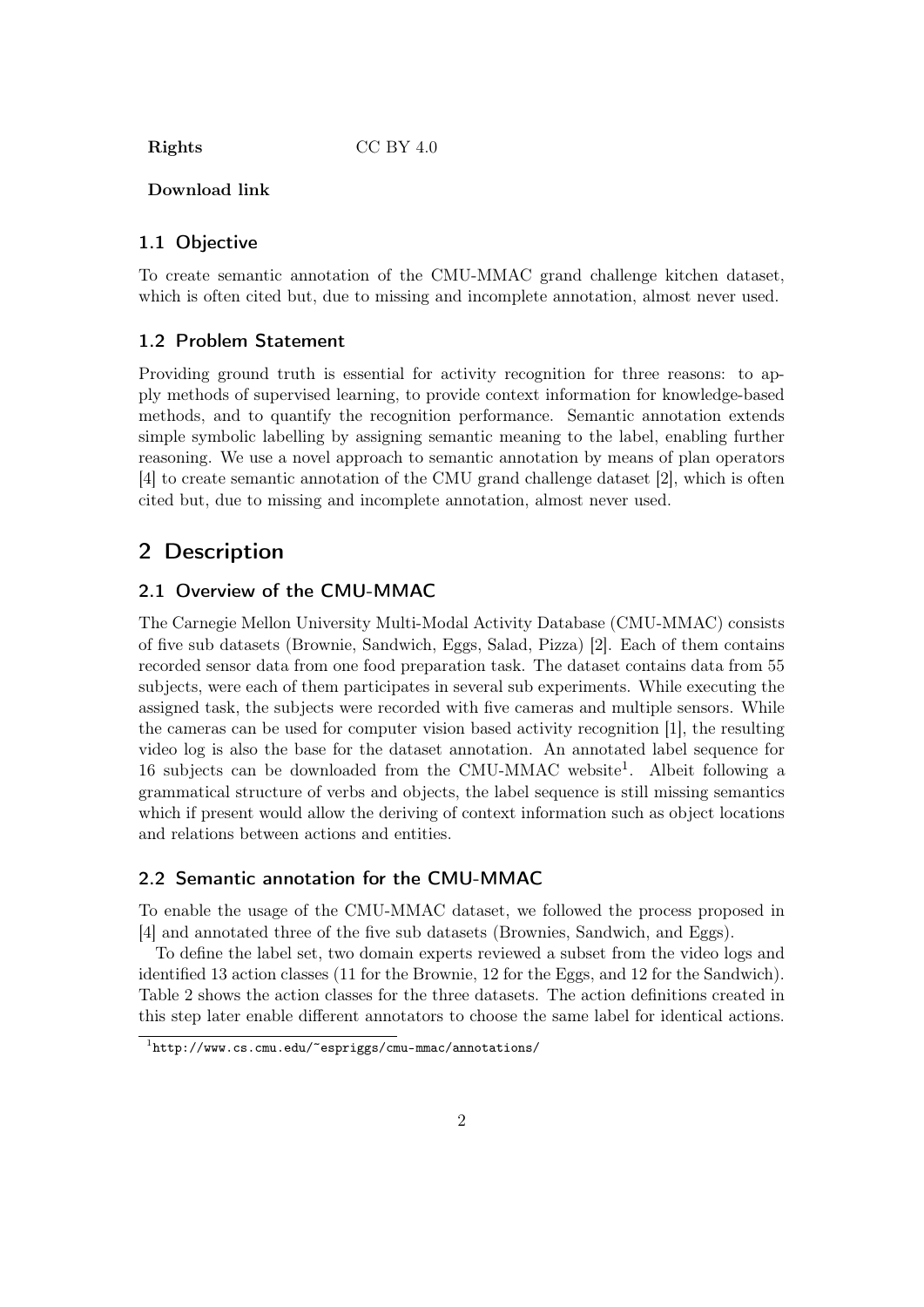<span id="page-2-0"></span>

| Table 2: Action classes for the three datasets. |  |  |  |  |
|-------------------------------------------------|--|--|--|--|
|-------------------------------------------------|--|--|--|--|

| Dataset  | Action classes                                                              |
|----------|-----------------------------------------------------------------------------|
| Brownie  | open, close, take, put, walk, turn on, fill, clean, stir, shake, other      |
| Eggs     | open, close, take, put, walk, turn on, fill, clean, stir, shake, other,     |
|          | turn off                                                                    |
| Sandwich | open, close, take, put, walk, turn on, fill, clean, stir, shake, other, cut |

In this step the domain experts also identified the entities (30 for the Sandwich dataset, 44 for the Brownies, and 43 for the Eggs). From these dictionaries, in step two, a discussion about the type signature and possible instantiations took place (119 unique labels where identified for the Sandwich dataset, 187 for the Brownies, and 179 for the Eggs. Additionally, 13 state properties were defined.

Two annotators followed the proposed process until all datasets were annotated without gaps and all annotation sequences were shown to be valid plans.

The resulting annotation consists of 90 action sequences. Interestingly, while annotating, we noticed that the experimenter changed the settings during the experiments' recording. In all sub-experiments it can be seen that, before recording subject 28, some objects were relocated in different cupboards.

More information about the annotation process and the evaluation of the quality of the produced annotation can be found in the paper "Providing Semantic Annotation for the CMU Grand Challenge Dataset" [\[4\]](#page-3-0).

#### 2.3 Data format

The annotation is produced with the help of the ELAN annotation tool [\[3\]](#page-3-3). Figure [1](#page-3-4) shows a screenshot of the "Brownie" dataset being annotated. The ELAN tool saves the annotation in XML-like format, which contains information about the annotation, the time slot to which each label was assigned and the videos that were used for the annotation.

Beside the ELAN annotation format (.eaf), we also used our own tool to convert the .eaf files into plans, which were later validated with our semantic models. Table [3](#page-4-0) shows an extract of the annotated plan for subject S09 from the "Brownie" dataset.

Folder Annotation contains three sub-folders for each of the three sub-datasets. In each folder, there are two types of files. The first is an .eaf format, containing the ELAN annotation. These files can be opened with the ELAN tool. The second format is a .txt format and it contains the plans corresponding to the annotation (see Table [3\)](#page-4-0). There the first column contains the time in milliseconds, the asterisk indicates that the action is new, and the last column is the executed action.

The sensor data corresponding to the annotation can be downloaded from [http://](http://kitchen.cs.cmu.edu/) [kitchen.cs.cmu.edu/](http://kitchen.cs.cmu.edu/). The names of the annotation files correspond to the names of the subjects on the CMU website.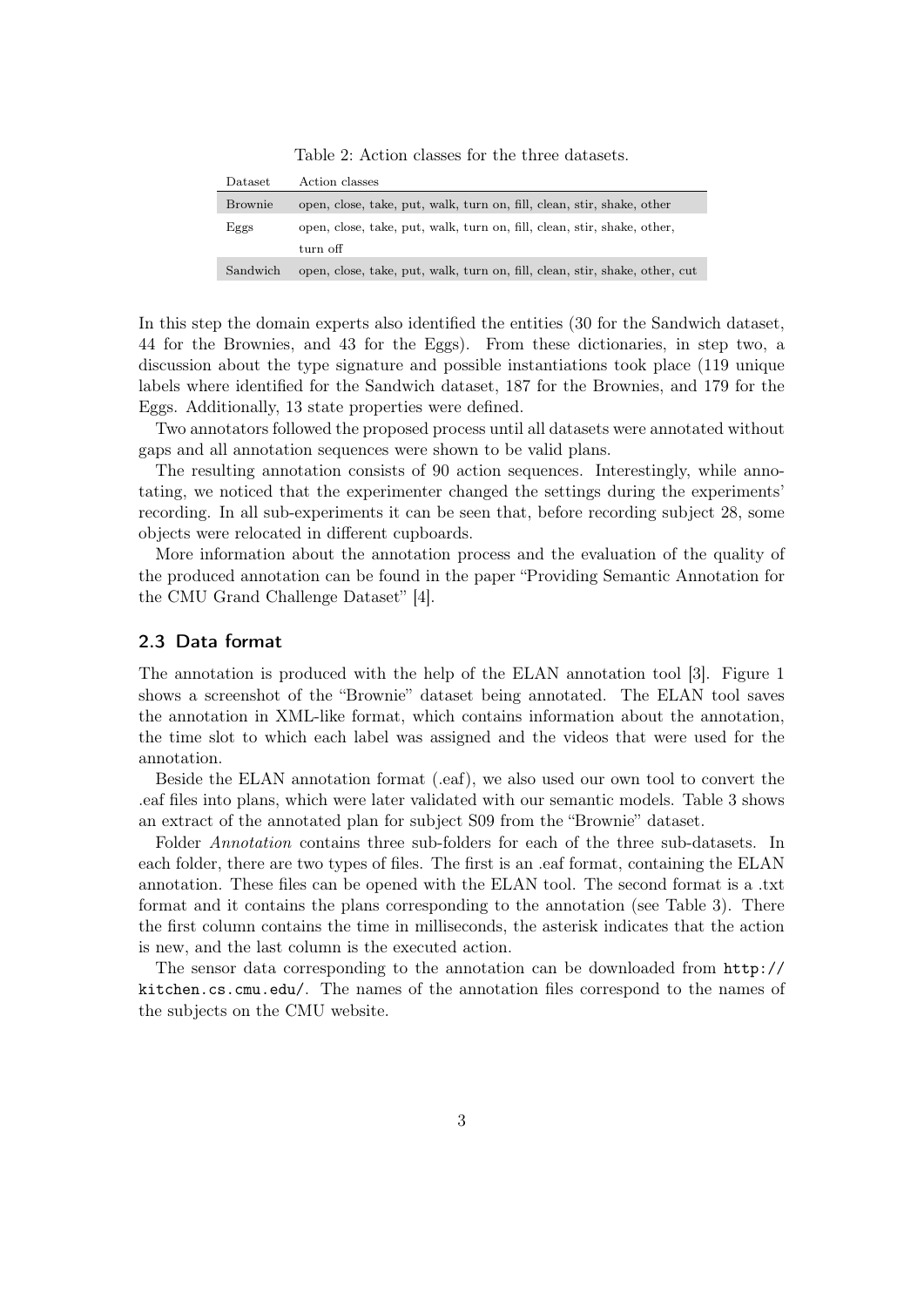

<span id="page-3-4"></span>Figure 1: An example of the annotation in ELAN.

## 3 Acknowledgments

We would like to thank the students who annotated the dataset. The video data was obtained from kitchen.cs.cmu.edu and the data collection was funded in part by the National Science Foundation (EEEC-0540865).

## 4 Bibliography

## References

- <span id="page-3-2"></span>[1] Ehsan Zare Borzeshi, Oscar Perez Concha, Richard Yi Da Xu, and Massimo Piccardi. Joint action segmentation and classification by an extended hidden markov model. IEEE Signal Process. Lett., 20(12):1207–1210, 2013.
- <span id="page-3-1"></span>[2] Fernando de la Torre, Jessica Hodgins, Javier. Montano, Sergio Valcarcel, R. Forcada, and Justin Macey. Guide to the carnegie mellon university multimodal activity (CMU-MMAC) database. Technical Report CMU-RI-TR-08-22, Robotics Institute, Carnegie Mellon University, July 2009.
- <span id="page-3-3"></span>[3] Peter Wittenburg, Hennie Brugman, Albert Russel, Alex Klassmann, and Han Sloetjes. ELAN: a professional framework for multimodality research. In Proc. of Int. Conf. on Language Resources and Evaluation, pages 1556–1559, 2006.
- <span id="page-3-0"></span>[4] Kristina Yordanova, Frank Krüger, and Thomas Kirste. Providing semantic annotation for the cmu grand challenge dataset. In Workshops Proceedings of the IEEE International Conference on Pervasive Computing and Communications, Athens, Greece, March 2018.